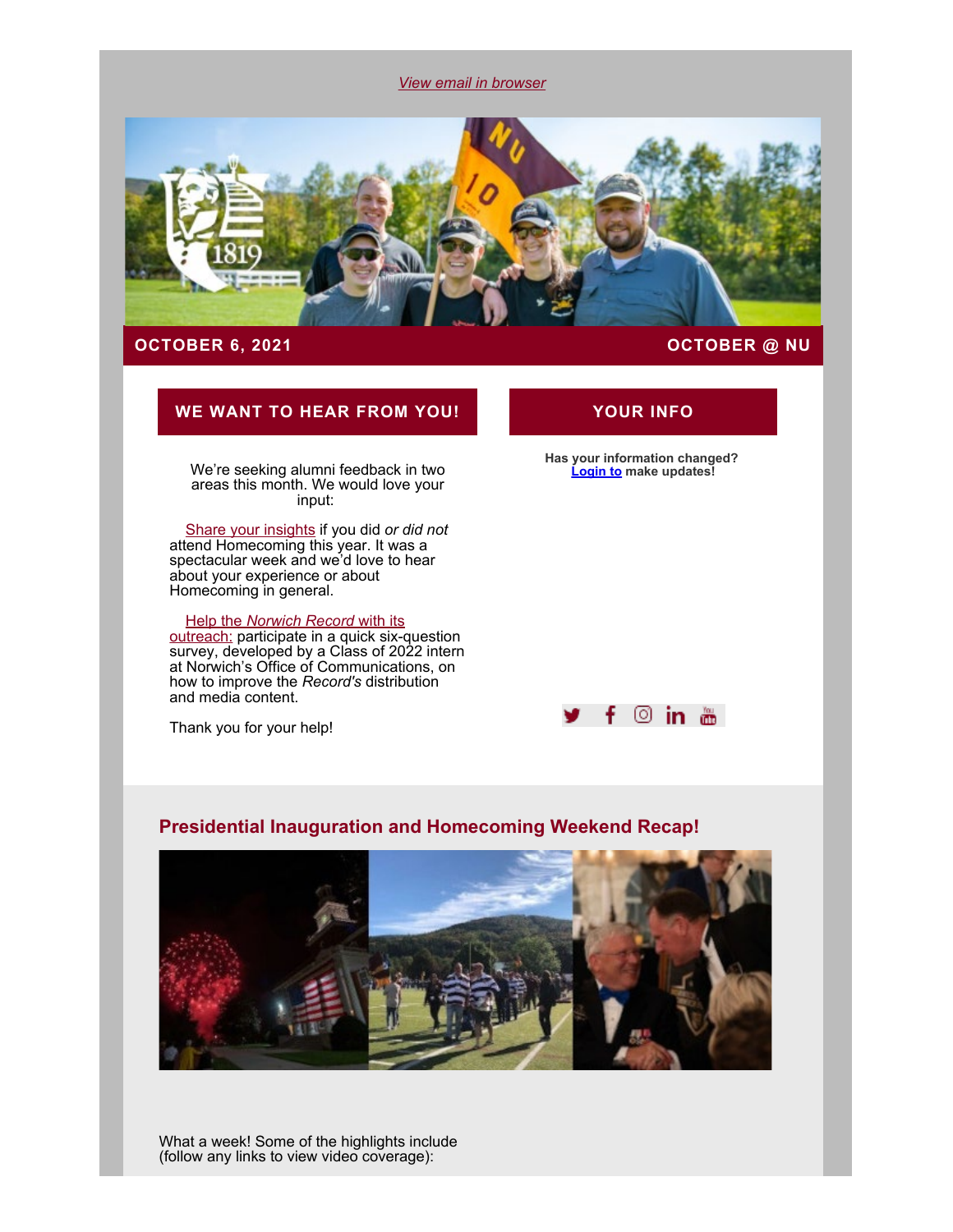The [Presidential Inauguration of Dr.](https://alumni.norwich.edu/page.redir?target=https%3a%2f%2ffb.watch%2f8iQQU0nQ5g%2f&srcid=151226&srctid=1&erid=21659693&trid=a0b94622-9727-4607-8c1b-43bf5696519a) [Mark Anarumo](https://alumni.norwich.edu/page.redir?target=https%3a%2f%2ffb.watch%2f8iQQU0nQ5g%2f&srcid=151226&srctid=1&erid=21659693&trid=a0b94622-9727-4607-8c1b-43bf5696519a) kicked off the celebration on Wednesday, September 22.

• The President's Inaugural Gala launched the [President's Fund](https://alumni.norwich.edu/give/presidentsfund?srctid=1&erid=21659693&trid=a0b94622-9727-4607-8c1b-43bf5696519a) (links to giving page.)

Two cycles of reunion classesclass years ending in 0 and 5 plus 1 and 6—returned to the Hill and doubled the celebration.

[Saturday's Alumni Parade](https://alumni.norwich.edu/page.redir?target=https%3a%2f%2ffb.watch%2f8iQvDFg2qI%2f&srcid=151226&srctid=1&erid=21659693&trid=a0b94622-9727-4607-8c1b-43bf5696519a) welcomed both the class of 1970 and 1971 into the Old Guard

More videos available to view include:

• [Legacy of Learning: NU Women](https://alumni.norwich.edu/page.redir?target=https%3a%2f%2ffb.watch%2f8iQJpb952d%2f&srcid=151226&srctid=1&erid=21659693&trid=a0b94622-9727-4607-8c1b-43bf5696519a) [Kicking Glass](https://alumni.norwich.edu/page.redir?target=https%3a%2f%2ffb.watch%2f8iQJpb952d%2f&srcid=151226&srctid=1&erid=21659693&trid=a0b94622-9727-4607-8c1b-43bf5696519a) • [Board of Fellows Medallion Dinner](https://alumni.norwich.edu/page.redir?target=https%3a%2f%2ffb.watch%2f8iQzhjWCDD%2f&srcid=151226&srctid=1&erid=21659693&trid=a0b94622-9727-4607-8c1b-43bf5696519a) (Starts at 36:40) • [Class of 1970 Freedom](https://alumni.norwich.edu/page.redir?target=https%3a%2f%2ffb.watch%2f8iQNiX8CDJ%2f&srcid=151226&srctid=1&erid=21659693&trid=a0b94622-9727-4607-8c1b-43bf5696519a) **[Scholarship Plaque Dedication](https://alumni.norwich.edu/page.redir?target=https%3a%2f%2ffb.watch%2f8iQNiX8CDJ%2f&srcid=151226&srctid=1&erid=21659693&trid=a0b94622-9727-4607-8c1b-43bf5696519a)** • <u>[NUTV Friday](https://alumni.norwich.edu/page.redir?target=https%3a%2f%2ffb.watch%2f8iQx1OdW6X%2f&srcid=151226&srctid=1&erid=21659693&trid=a0b94622-9727-4607-8c1b-43bf5696519a)</u> (Dedication of Valor Exhibit, Harmon Wall Ceremony, Corps of Cadets Review with Retreat)

[View photos of various events](https://alumni.norwich.edu/page.redir?target=https%3a%2f%2fnorwichphotography.photoshelter.com%2fgallery-collection%2fInauguration-and-Homecoming-2021%2fC0000Nxl.tnLfc6c&srcid=151226&srctid=1&erid=21659693&trid=a0b94622-9727-4607-8c1b-43bf5696519a) from throughout the week and weekend. More photos are being added every day!

Check [alumni.norwich.edu/Homecoming](https://alumni.norwich.edu/events/homecoming/2021recap?srctid=1&erid=21659693&trid=a0b94622-9727-4607-8c1b-43bf5696519a) to catch more videos and photos as they are posted!



# **Norwich News**



### **THIS WEEK: NU HOSTS ISOMA**

Norwich University is hosting the seventh International Symposium of Military Academies <u>(ISOMA)</u> October 4-8. This is the first time the conference has been held in the United States.

**[Watch live this week: ISOMA »](https://alumni.norwich.edu/page.redir?target=https%3a%2f%2fwww.acadiate.com%2f%2fee%2fNorwich-ISOMA%2fLobby&srcid=151226&srctid=1&erid=21659693&trid=a0b94622-9727-4607-8c1b-43bf5696519a)**



#### **WILLIAM MCCOLLOUGH '91 NAMED 56TH COMMANDANT AND VP FOR STUDENT AFFAIRS**

1991 graduate and retired U.S. Marine Corps colonel says he'll work to unify students, produce leaders.

**[Read More »](https://alumni.norwich.edu/page.redir?target=https%3a%2f%2fwww.norwich.edu%2fnews%2f3358-norwich-university-alumnus-william-mccullough-named-56-commandant-and-student-affairs-vice-president&srcid=151226&srctid=1&erid=21659693&trid=a0b94622-9727-4607-8c1b-43bf5696519a)**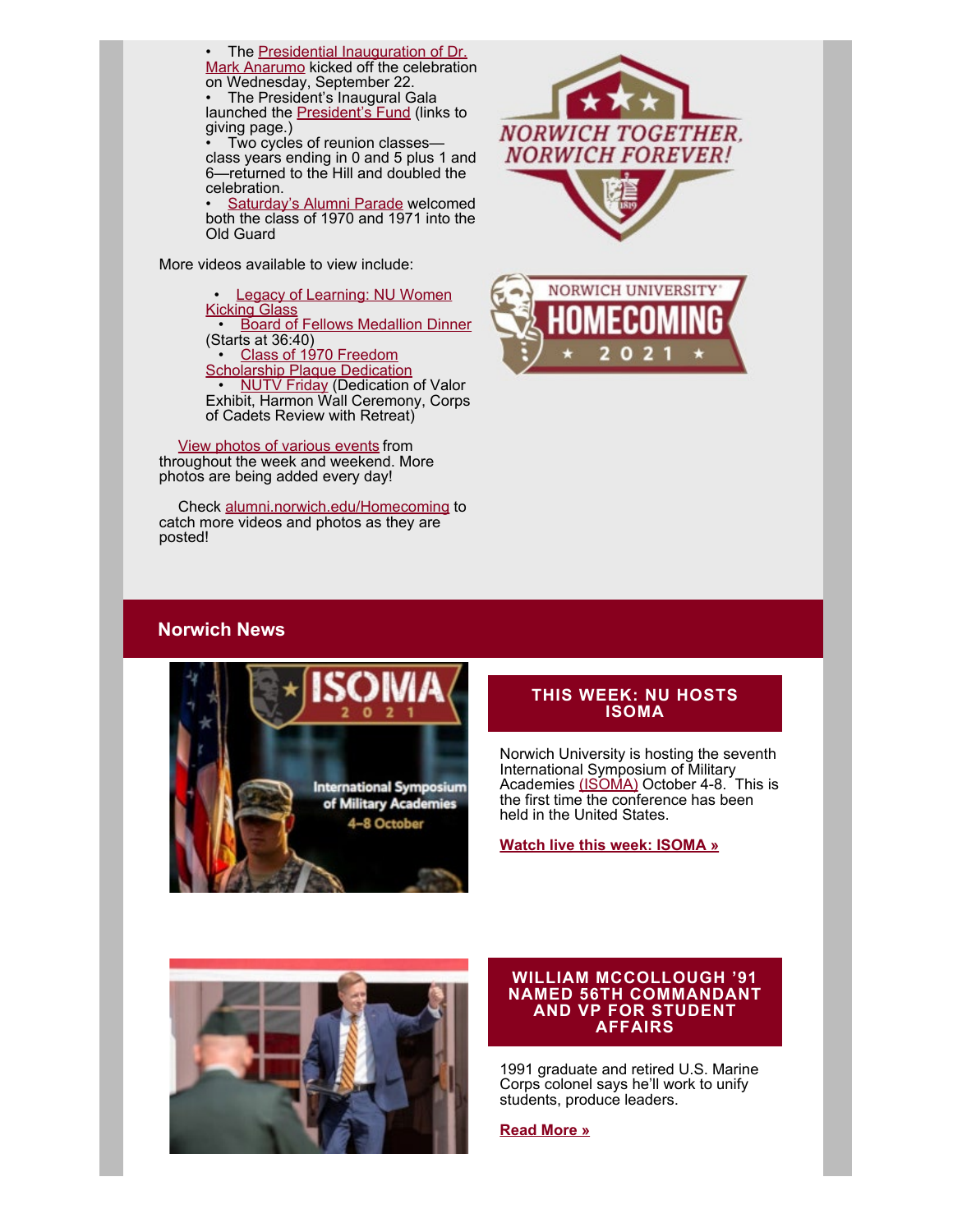

#### **2021 MILITARY WRITERS' SYMPOSIUM REGISTRATION NOW LIVE**

The 2021 Military Writers' Symposium will explore various dimensions of the Arctic with aims at leading toward cooperation and regional security. Tune in virtually or in-person on campus on November 3-4.

**[Read More »](https://alumni.norwich.edu/page.redir?target=https%3a%2f%2fwww.norwich.edu%2fmilitary-writers-symposium&srcid=151226&srctid=1&erid=21659693&trid=a0b94622-9727-4607-8c1b-43bf5696519a)**



### **NU ADVANCES IN U.S. NEWS & WORLD REPORT COLLEGE RANKINGS**

Nation's oldest private military college is named among best for veterans, for value and for engineering and computer science programs for 2022.

**[Read More »](https://alumni.norwich.edu/page.redir?target=https%3a%2f%2fwww.norwich.edu%2fnews%2f3361-norwich-university-gains-in-u-s-news-world-report-college-rankings&srcid=151226&srctid=1&erid=21659693&trid=a0b94622-9727-4607-8c1b-43bf5696519a)**



#### **HONORING PROF. DENNIS SHOWALTER THROUGH RESEARCH FELLOWSHIPS**

The Dennis E. Showalter Research Fellowship at CGCS recognizes Professor Dennis Showalter's tremendous contributions to the military history field, its junior scholars, and especially to our M.A. in Military History program.

#### **[Read More »](https://alumni.norwich.edu/give/dennisshowalterfellowship?srctid=1&erid=21659693&trid=a0b94622-9727-4607-8c1b-43bf5696519a)**



# **LATEST NORWICH RECORD ALUMNI MAGAZINE ONLINE**

Feature articles include a discussion with U.S. Army ROTC instructor and Special Forces veteran Sean L. Beebe M'12; a profile of Norwich University Executive Vice President Dave Whaley; and an interview with cybersecurity professor Henry Collier, a 30-year U.S. Army Reserve chief warrant officer.

#### **[See the Fall Issue »](https://alumni.norwich.edu/page.redir?target=https%3a%2f%2fwww.norwich.edu%2frecord&srcid=151226&srctid=1&erid=21659693&trid=a0b94622-9727-4607-8c1b-43bf5696519a)**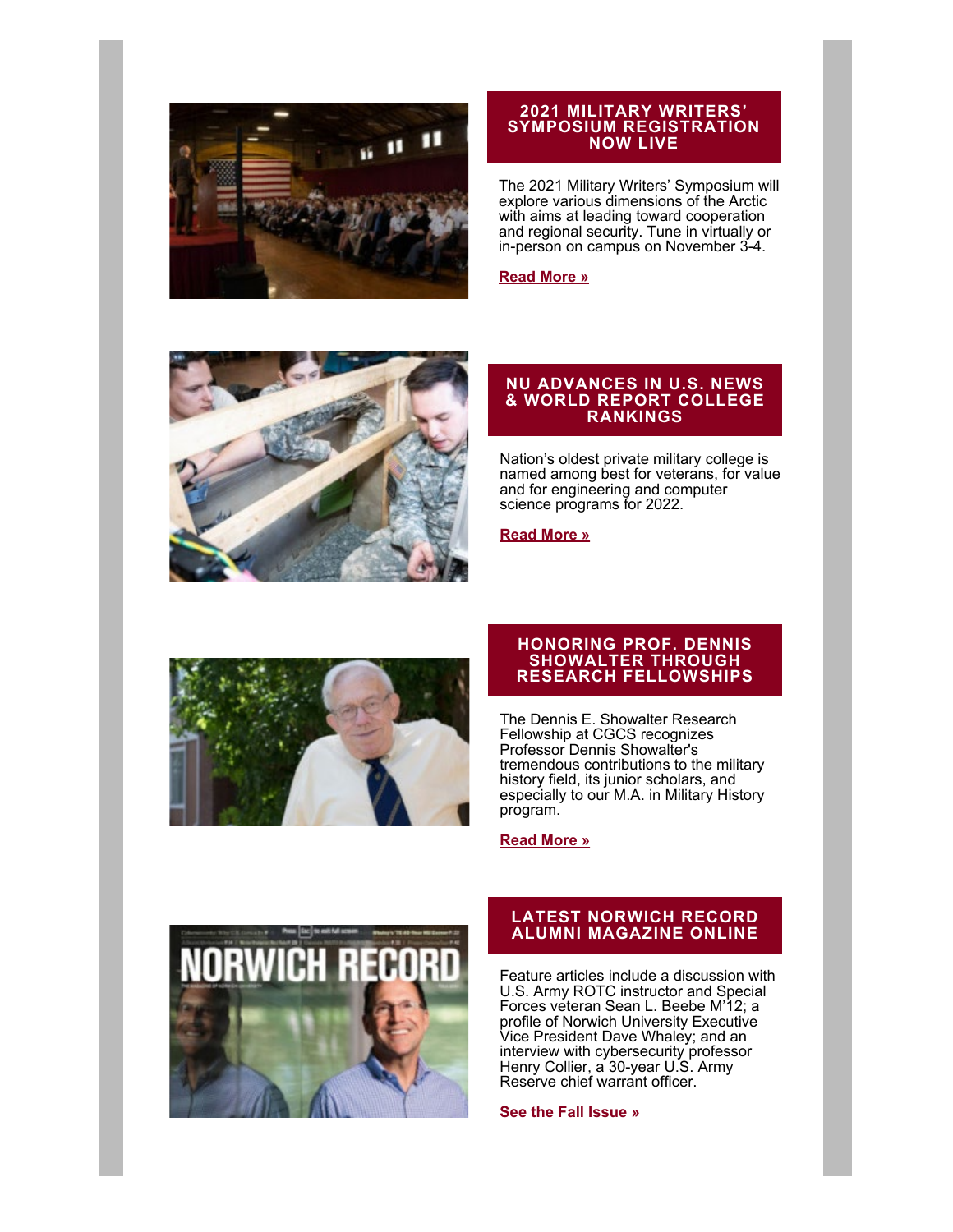



# **REGISTER FOR THE NORWICH NETWORK**

This month we invite our current seniors, the Class of 2022 to sign up for the Norwich Network – many of them will benefit from your professional experience! Join the Norwich Network today and support our future alumni. Help guide and mentor them on their career path and future success.

**[Learn More »](https://alumni.norwich.edu/page.redir?target=https%3a%2f%2fnetworking.norwich.edu%2f&srcid=151226&srctid=1&erid=21659693&trid=a0b94622-9727-4607-8c1b-43bf5696519a)**



# **ALUMNI IN THE NEWS**

See alumni who are making headlines.

**[Read More »](https://alumni.norwich.edu/AlumniNews?srctid=1&erid=21659693&trid=a0b94622-9727-4607-8c1b-43bf5696519a)**



# **Are you creative and love the Norwich campus?**

Submit a photo of your original artwork depicting a Norwich winter campus scene by October 31st for a chance to be featured on our annual holiday card. The card will be mailed by Norwich's Development Office to some of the university's most generous donors.

The winner will receive a **Norwich swag bag.** Please send a high-resolution image of your artwork to Jamie Comolli at [jwirasni@norwich.edu](mailto:jwirasni@norwich.edu) no later than October 31.

# **Norwich Online News**

# **Masters of Public Administration Speaker Series**

Please join Ed Patru, political, government, and corporate communications expert, at the upcoming Norwich University Master of Public Administration Speaker Series.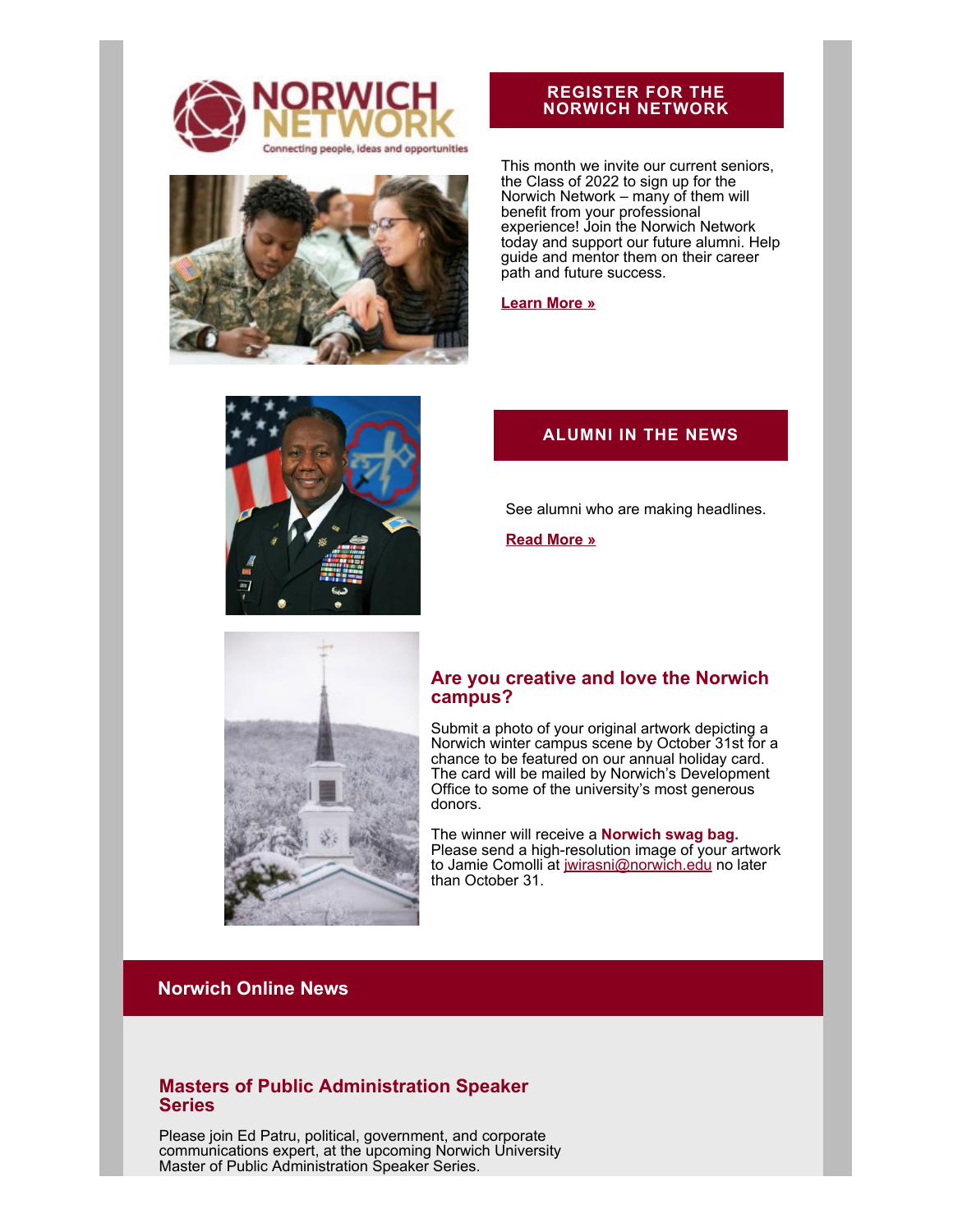**Speaker:** Ed Patru Direct Communications Company Founder **Date:** Wednesday, October 20, 2021 **Time:** 7:00 PM - 8:30 PM (EDT)



# **Upcoming Events**



# **Norwich University Reception at AUSA**

You are invited to join host **MG Stephen Rippe, USA (Ret.), NU '70,** for a fantastic Norwich networking event! Alumni from the Washington DC area as well as those attending the Association of the United States Army Annual Meeting from across the country are invited to attend. This is a not-to-be-missed reception networking opportunity with complimentary beer, wine, and hors d'oeuvres.

**Date:** Tuesday, October 12 | **Time:** 5:00 - 7:00 p.m. ET

**Location:** Walter E. Washington Convention Center, Room 150B - 801 Mt. Vernon Pl. NW, Washington, DC

Pre-registration is required. **[See more info and RSVP here.](https://alumni.norwich.edu/AUSAReception?srctid=1&erid=21659693&trid=a0b94622-9727-4607-8c1b-43bf5696519a)**

**OCT** 8-10

**[2021 Norwich University Family Weekend](https://alumni.norwich.edu/2021Familyweekend?srctid=1&erid=21659693&trid=a0b94622-9727-4607-8c1b-43bf5696519a)**

**OCT** 

13

**[NU Club of the Low Country Monthly Luncheon](https://alumni.norwich.edu/LowCountryMonthlyLunch?srctid=1&erid=21659693&trid=a0b94622-9727-4607-8c1b-43bf5696519a) 11:30 a.m. - 1:30 p.m.** ET The Okatie Ale House – 25 William Pope Dr., Bluffton, SC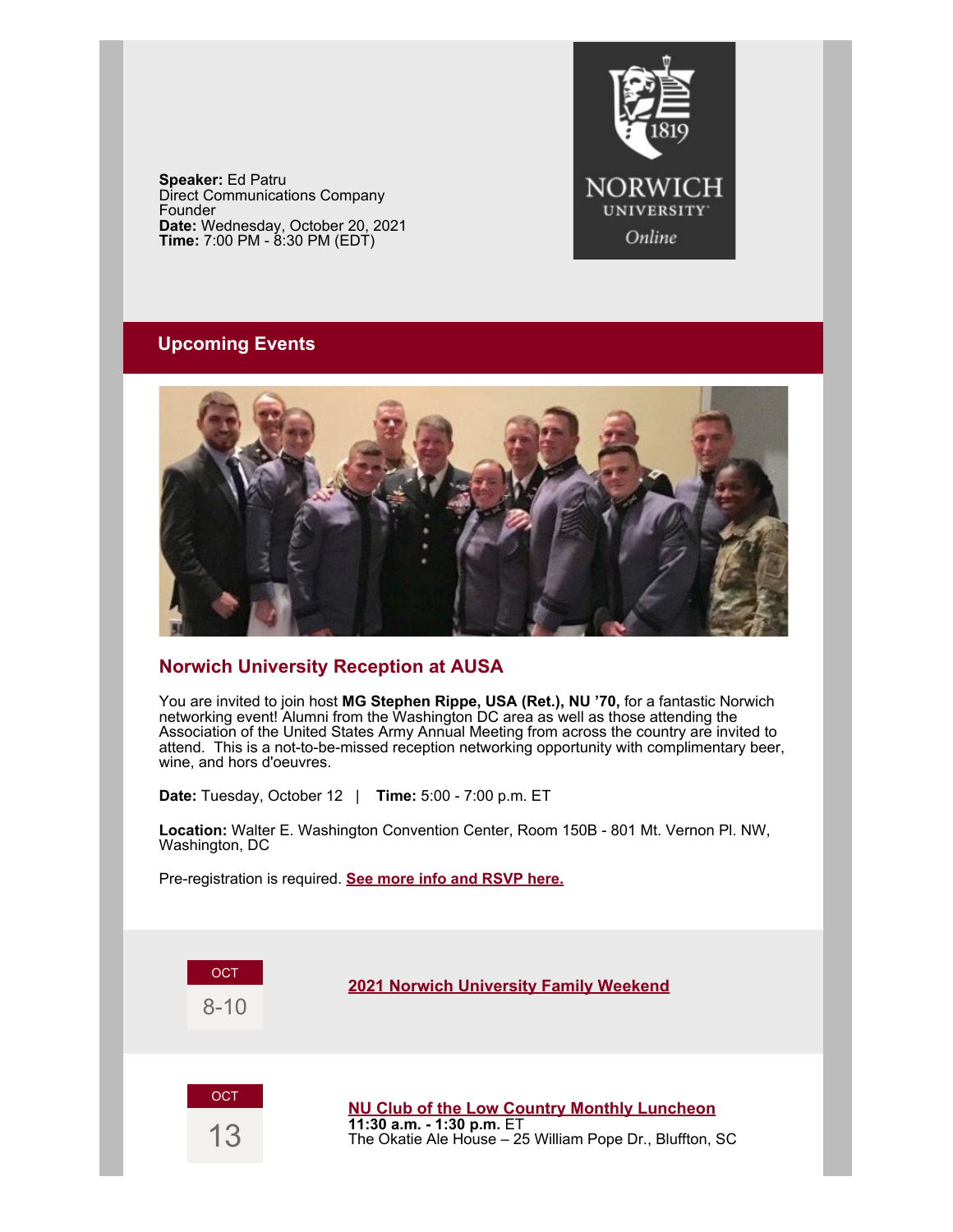

# 21 **[Pritzker Military Museum & Library 2021 Liberty Gala](https://alumni.norwich.edu/page.redir?target=https%3a%2f%2fwww.pritzkermilitary.org%2fevents%2fliberty-gala%2f2021-liberty-gala&srcid=151226&srctid=1&erid=21659693&trid=a0b94622-9727-4607-8c1b-43bf5696519a)**



#### **[NU Club of Houston Annual Day of Service](https://alumni.norwich.edu/HoustonService?srctid=1&erid=21659693&trid=a0b94622-9727-4607-8c1b-43bf5696519a) 1:00 - 4:00 p.m.** CT Houston Food Bank Warehouse – 535 Portwall St., Houston, TX

# **In Memoriam**



# **Memorial Announcements and Obituaries**

# **Alumni**

Class of 1949/VC - [Jean \(Lindvall\) O'Rourke](https://alumni.norwich.edu/page.redir?target=https%3a%2f%2fwww.vtcng.com%2fstowe_reporter%2fcommunity%2fobituaries%2fjean-elizabeth-o-rourke%2farticle_2d06492a-fb8e-11eb-9476-2f46f5aa9b4f.html&srcid=151226&srctid=1&erid=21659693&trid=a0b94622-9727-4607-8c1b-43bf5696519a) of Waterbury Center, VT on 7/25/2021 Class of 1954 - [Sherman A. Cowdrey](https://alumni.norwich.edu/page.redir?target=https%3a%2f%2fwww.legacy.com%2fus%2fobituaries%2fdenverpost%2fname%2fsherman-cowdrey-obituary%3fid%3d19197915&srcid=151226&srctid=1&erid=21659693&trid=a0b94622-9727-4607-8c1b-43bf5696519a) of Littleton, CO on 9/29/2021 Class of 1955 - [Edward J. Maculiewicz](https://alumni.norwich.edu/page.redir?target=https%3a%2f%2fdavismemorialchapel.net%2fobituaries%2ff%2fedward-j-maculiewicz%3fblogcategory%3dObituaries&srcid=151226&srctid=1&erid=21659693&trid=a0b94622-9727-4607-8c1b-43bf5696519a) of Sebastian, FL on 9/1/2021 Class of 1955 - [Eric R. Mortenson](https://alumni.norwich.edu/page.redir?target=https%3a%2f%2fwww.tributearchive.com%2fobituaries%2f22506034%2feric-mortenson-jr&srcid=151226&srctid=1&erid=21659693&trid=a0b94622-9727-4607-8c1b-43bf5696519a) of Warren, RI on 9/25/2021 Class of 1955 - [Paul Winkler](https://alumni.norwich.edu/page.redir?target=https%3a%2f%2fwww.pressconnects.com%2fobituaries%2fbps118191&srcid=151226&srctid=1&erid=21659693&trid=a0b94622-9727-4607-8c1b-43bf5696519a) of Vestal, NY on 9/1/2021 Class of 1956 - [Joseph M. Healy](https://alumni.norwich.edu/page.redir?target=https%3a%2f%2fwww.timesargus.com%2fobituaries%2fjoseph-m-healy%2farticle_4c62bafb-49f0-5d17-91fb-9eaea775a8de.html&srcid=151226&srctid=1&erid=21659693&trid=a0b94622-9727-4607-8c1b-43bf5696519a) of Montpelier, VT on 9/29/2021 Class of 1957 - [Waldo H. Hazen](https://alumni.norwich.edu/page.redir?target=https%3a%2f%2fwww.tributearchive.com%2fobituaries%2f22219668%2fwaldo-skip-hodge-hazen&srcid=151226&srctid=1&erid=21659693&trid=a0b94622-9727-4607-8c1b-43bf5696519a) of Bonita Springs, FL on 8/21/2021 Class of 1958 - [Ronald D. Howard](https://alumni.norwich.edu/page.redir?target=https%3a%2f%2fkainmurphy.com%2fobituary%2fronald-d-howard%2f&srcid=151226&srctid=1&erid=21659693&trid=a0b94622-9727-4607-8c1b-43bf5696519a) of Haddonfield, NJ on 8/28/2021 Class of 1963/VC - [Ann \(Wiley\) Olkkola](https://alumni.norwich.edu/page.redir?target=https%3a%2f%2fwww.lordfuneralhome.com%2fobituary%2fAnn-Olkkola&srcid=151226&srctid=1&erid=21659693&trid=a0b94622-9727-4607-8c1b-43bf5696519a) of Wakefield, NH on 8/29/2021 Class of 1964 - John A. Van Lund of Friday Harbor, WA on 9/5/2021 Class of 1966 - [Arthur Kramer](https://alumni.norwich.edu/page.redir?target=https%3a%2f%2fwww.dayfunerals.com%2fobituary%2f7622406&srcid=151226&srctid=1&erid=21659693&trid=a0b94622-9727-4607-8c1b-43bf5696519a) of Williamstown, VT on 9/8/2021 Class of 1966/VC - [Carolyn \(Smith\) Robinson](https://alumni.norwich.edu/page.redir?target=https%3a%2f%2fwww.eagletimes.com%2fobituaries%2fcarolyn-smith-robinson%2farticle_c93e65ca-7132-5a95-98b3-cf1aaa0d66aa.html&srcid=151226&srctid=1&erid=21659693&trid=a0b94622-9727-4607-8c1b-43bf5696519a) of Mooresville, NC on 8/11/2021 Class of 1968/VC - [Janis L. Kudla](https://alumni.norwich.edu/page.redir?target=https%3a%2f%2fwww.tributearchive.com%2fobituaries%2f22414902%2fjanis-l-kudla&srcid=151226&srctid=1&erid=21659693&trid=a0b94622-9727-4607-8c1b-43bf5696519a) of Okatie, SC on 9/14/2021 Class of 1971/M - [Christine A. Litchfield](https://alumni.norwich.edu/page.redir?target=https%3a%2f%2fwww.hookerwhitcomb.com%2fobituary%2fchristine-litchfield&srcid=151226&srctid=1&erid=21659693&trid=a0b94622-9727-4607-8c1b-43bf5696519a) of Barre, VT on 9/2/2021 Class of 1978 - [Louise \(Lane\) Kafka](https://alumni.norwich.edu/page.redir?target=https%3a%2f%2fwww.burlingtonfreepress.com%2fobituaries%2fbfp035753&srcid=151226&srctid=1&erid=21659693&trid=a0b94622-9727-4607-8c1b-43bf5696519a) of Burlington, VT on 9/3/2021 Class of 1982 - [Kenneth E. McMurtry](https://alumni.norwich.edu/page.redir?target=https%3a%2f%2fwww.timesargus.com%2fobituaries%2fkenneth-e-mcmurtry%2farticle_5e7bb57b-c81a-58cb-a032-92310cdec83a.html&srcid=151226&srctid=1&erid=21659693&trid=a0b94622-9727-4607-8c1b-43bf5696519a) of Berlin, VT on 8/10/2021 Class of 1987 - [Susan E. Robertson](https://alumni.norwich.edu/page.redir?target=https%3a%2f%2fwww.dignitymemorial.com%2fobituaries%2fchattanooga-tn%2fsusan-robertson-10361698&srcid=151226&srctid=1&erid=21659693&trid=a0b94622-9727-4607-8c1b-43bf5696519a) of Signal Mountain, TN on 9/17/2021